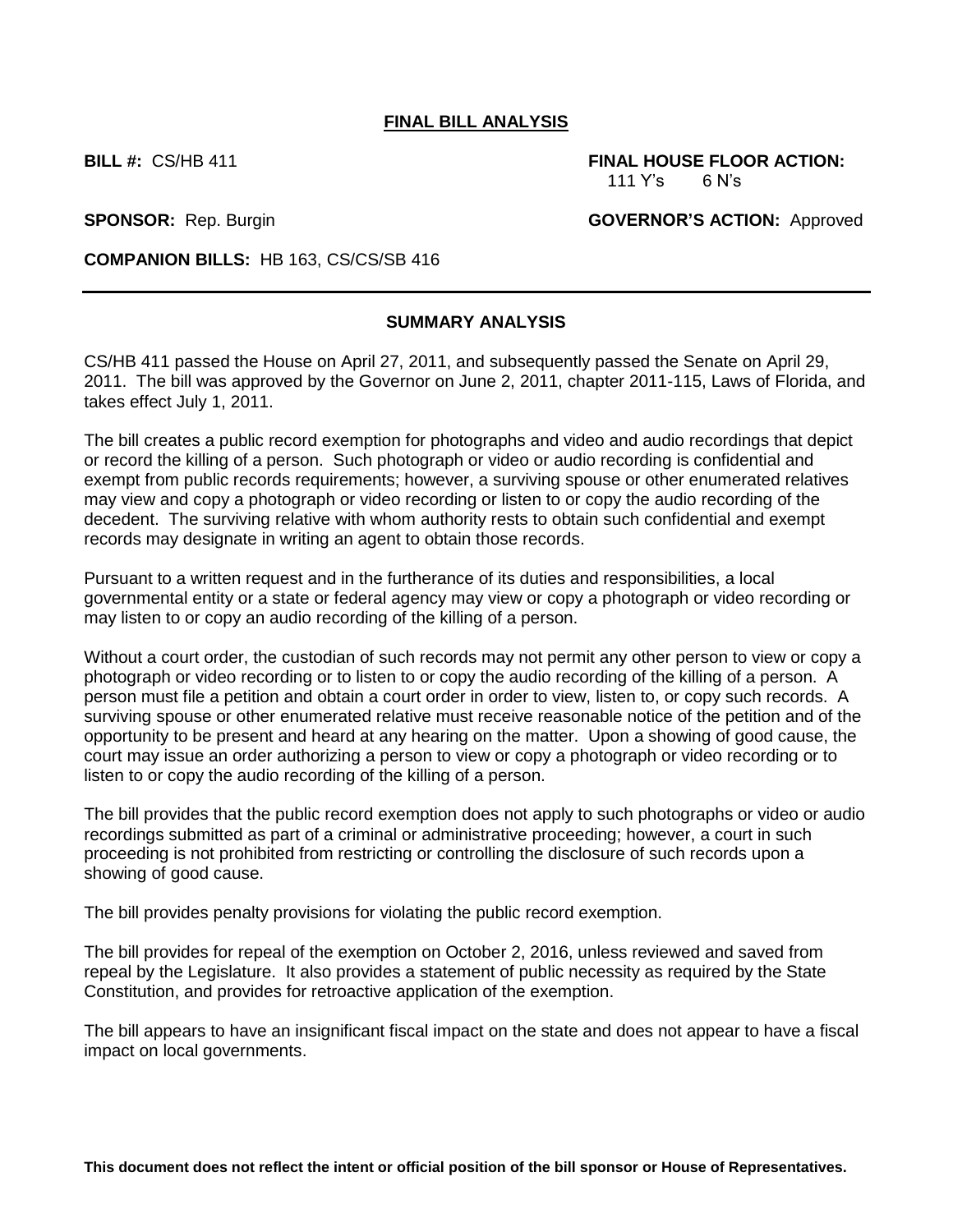# **I. SUBSTANTIVE INFORMATION**

# **A. EFFECT OF CHANGES:**

#### **Background**

#### Public Records Law

Article I, s. 24(a) of the State Constitution sets forth the state's public policy regarding access to government records. The section guarantees every person a right to inspect or copy any public record of the legislative, executive, and judicial branches of government. The Legislature, however, may provide by general law for the exemption of records from the requirements of Article I, s. 24(a) of the State Constitution. The general law must state with specificity the public necessity justifying the exemption (public necessity statement) and must be no broader than necessary to accomplish its purpose.<sup>1</sup>

Public policy regarding access to government records is addressed further in the Florida Statutes. Section 119.07(1), F.S., guarantees every person a right to inspect and copy any state, county, or municipal record. Furthermore, the Open Government Sunset Review Act<sup>2</sup> provides that a public record or public meeting exemption may be created or maintained only if it serves an identifiable public purpose. In addition, it may be no broader than is necessary to meet one of the following purposes:

- Allows the state or its political subdivisions to effectively and efficiently administer a governmental program, which administration would be significantly impaired without the exemption.
- Protects sensitive personal information that, if released, would be defamatory or would jeopardize an individual's safety; however, only the identity of an individual may be exempted under this provision.
- Protects trade or business secrets.

Public Record Exemption, Criminal Intelligence and Criminal Investigative Information Current law provides a public record exemption for criminal intelligence information $3$  and criminal investigative information.<sup>4</sup> Active criminal intelligence information<sup>5</sup> and active criminal investigative information $6$  are exempt<sup>7</sup> from public records requirements.

 $\overline{a}$ 

<sup>5</sup> Criminal intelligence information is considered "active" as long as it is related to intelligence gathering conducted with a reasonable, good faith belief that it will lead to detection of ongoing or reasonably anticipated criminal activities. Section  $119.011(3)(d)1$ ., F.S.

<sup>6</sup> Criminal investigative information is considered "active" as long as it is related to an ongoing investigation which is continuing with a reasonable, good faith anticipation of securing an arrest or prosecution in the foreseeable future. Section 119.011(3)(d)2., F.S.

 $7$  There is a difference between records the Legislature designates as exempt from public record requirements and those the Legislature deems confidential and exempt. A record classified as exempt from public disclosure may be disclosed under certain circumstances. (*See WFTV, Inc. v. The School Board of Seminole*, 874 So.2d 48, 53 (Fla. 5th DCA 2004), review

<sup>1</sup> Section 24(c), Art. I of the State Constitution.

<sup>&</sup>lt;sup>2</sup> Section 119.15, F.S.

 $3$  Section 119.011(3)(a), F.S., defines "criminal intelligence information" to mean "information with respect to an identifiable person or group of persons collected by a criminal justice agency in an effort to anticipate, prevent, or monitor possible criminal activity."

<sup>&</sup>lt;sup>4</sup> Section 119.011(3)(b), F.S., defines "criminal investigative information" to mean "information with respect to an identifiable person or group of persons compiled by a criminal justice agency in the course of conducting a criminal investigation of a specific act or omission, including, but not limited to, information derived from laboratory tests, reports of investigators or informants, or any type of surveillance."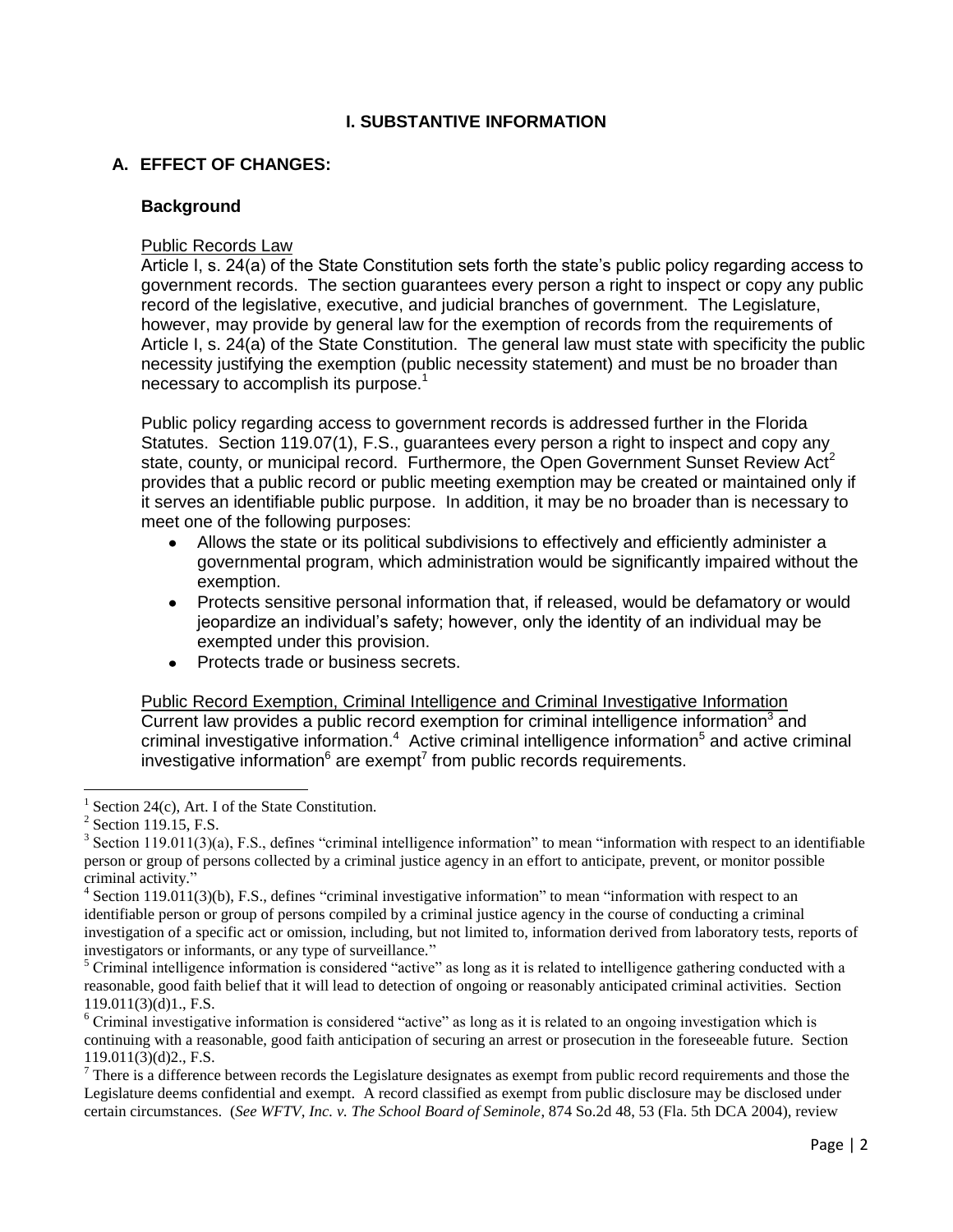Public Record Exemption, Autopsy Photos and Video and Audio Recordings Current law provides a public record exemption for photographs and video and audio recordings of an autopsy held by a medical examiner.<sup>8</sup> Such photographs and video and audio recordings are confidential and exempt from public records requirements, except that a surviving spouse and other enumerated family members may obtain the records.

Pursuant to a written request and in the furtherance of its duties and responsibilities, a local governmental entity or a state or federal agency may view or copy a photograph or video recording or may listen to or copy an audio recording of an autopsy. The identity of the deceased must remain confidential and exempt.<sup>9</sup>

Other than these exceptions, a custodian of the photographs and video and audio recordings is prohibited from releasing such photographs and recordings to any other person not authorized under the exemption, without a court order. $10$ 

# **Effect of Bill**

The bill creates a public record exemption for photographs and video and audio recordings that depict or record the killing of a person. The public record exemption is identical to the public record exemption provided for photographs and video and audio recordings of an autopsy.

The bill defines "killing of a person" to mean "all acts or events that cause or otherwise relate to the death of any human being, including any related acts or events immediately preceding or subsequent to the acts or events that were the proximate cause of death."

Such photograph or video or audio recording is confidential and exempt from public records requirements; however, a surviving spouse may view and copy a photograph or video recording or listen to or copy the audio recording of the decedent. If there is no surviving spouse, then the surviving parents have access to such records. If there is no surviving spouse or parent, then an adult child has access to such records. The surviving relative with whom authority rests to obtain such confidential and exempt records may designate in writing an agent to obtain those records.

Pursuant to a written request and in the furtherance of its duties and responsibilities, a local governmental entity or a state or federal agency may view or copy a photograph or video recording or may listen to or copy an audio recording of the killing of a person. The identity of the deceased must remain confidential and exempt.

Without a court order, the custodian of such records may not permit any other person to view or copy a photograph or video recording or to listen to or copy the audio recording of the killing of a person. A person must file a petition and obtain a court order in order to view, listen to, or copy such records. A surviving spouse must receive reasonable notice of the petition and of the

 $\overline{\phantom{a}}$ 

denied 892 So.2d 1015 (Fla. 2004); *City of Riviera Beach v. Barfield*, 642 So.2d 1135 (Fla. 4th DCA 1994); *Williams v. City of Minneola*, 575 So.2d 687 (Fla. 5th DCA 1991). If the Legislature designates a record as confidential and exempt from public disclosure, such record may not be released, by the custodian of public records, to anyone other than the persons or entities specifically designated in the statutory exemption. (*See* Attorney General Opinion 85-62, August 1, 1985).

<sup>8</sup> Section 406.135(2), F.S. 9

Section 406.135(3)(b), F.S.

 $^{10}$  Section 406.135(4), F.S.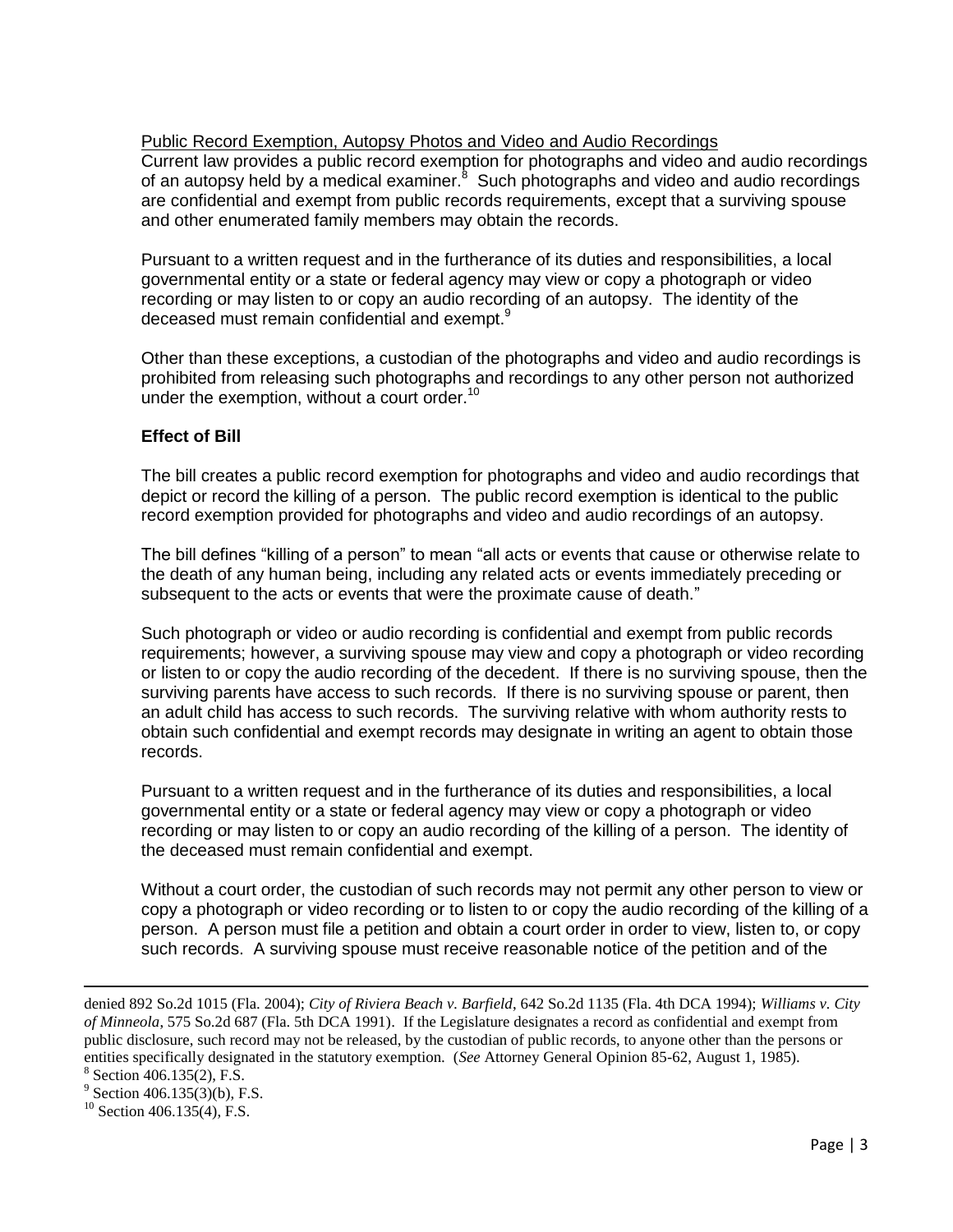opportunity to be present and heard at any hearing on the matter. If there is no surviving spouse, then such notice must be provided to the deceased's parents, and if the deceased has no living parent, then to the adult child of the deceased.

Upon a showing of good cause, the court may issue an order authorizing a person to view or copy a photograph or video recording or to listen to or copy the audio recording of the killing of a person. The bill provides that, in determining good cause, the court must consider:

- Whether such disclosure is necessary for the public evaluation of governmental performance;
- The seriousness of the intrusion into the family's right to privacy and whether such disclosure is the least intrusive means available; and
- The availability of similar information in other public records, regardless of form.

The bill provides that the public record exemption does not apply to such photographs or video or audio recordings submitted as part of a criminal or administrative proceeding; however, it appears to apply to such information submitted as part of a civil proceeding. In addition, a court in such proceeding is not prohibited from restricting or controlling the disclosure of such records upon a showing of good cause.

It is a third degree felony<sup>11</sup> for any:

- Custodian of such photograph or video or audio recording to willfully and knowingly violate the provisions of the exemption.
- Person to willfully and knowingly violate a court order issued pursuant to the exemption.

The bill provides for repeal of the exemption on October 2, 2016, unless reviewed and saved from repeal by the Legislature. It also provides a statement of public necessity as required by the State Constitution,<sup>12</sup> and provides for retroactive application<sup>13</sup> of the public record exemption. However, the retroactive application is not intended to, nor may it be construed to, overturn, abrogate, or alter any existing court orders that restrict or limit access to any photographs or video or audio recordings that depict or record the killing of a person.

The public record exemption only applies to such photographs and video and audio recordings held by an agency as defined in s. 119.011, F.S. "Agency" is defined to mean:

[A]ny state, county, district, authority, or municipal officer, department, division, board, bureau, commission, or other separate unit of government created or established by law including, for the purposes of this chapter, the Commission on Ethics, the Public Service Commission, and the Office of Public Counsel, and any other public or private agency, person, partnership, corporation, or business entity acting on behalf of any public agency.

l

 $11$  A third degree felony is punishable by up to five years imprisonment and a fine up to \$5,000. Sections 775.082 and 775.083, F.S.

 $12$  Section 24(c), Art. I of the State Constitution.

 $<sup>13</sup>$  The Supreme Court of Florida ruled that a public record exemption is not to be applied retroactively unless the legislation</sup> clearly expresses intent that such exemption is to be applied retroactively. *Memorial Hospital-West Volusia, Inc. v. News-Journal Corporation*, 729 So.2d. 373 (Fla. 2001).